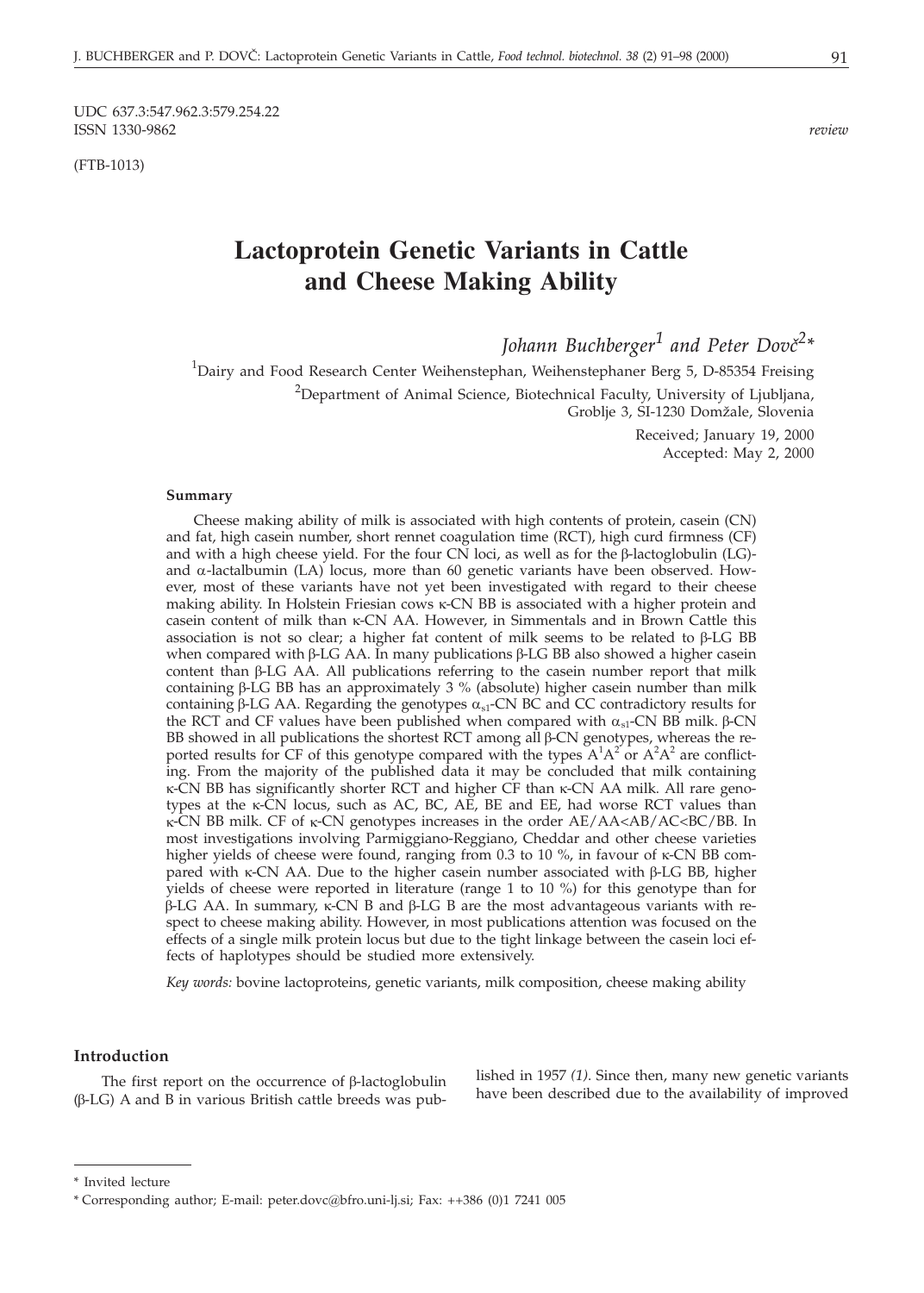| Milk protein                | Common variants     | Rare variants<br>In Bos taurus breeds     | Variants found only in<br>non-European breeds             |
|-----------------------------|---------------------|-------------------------------------------|-----------------------------------------------------------|
| $\alpha_{s1}$ -Casein       | B, C                | A, D, F, G                                | E, H, X, X', Y                                            |
| $\alpha_{s2}$ -Casein       | A                   | B.D                                       | C                                                         |
| $\beta$ -Casein             | $A^1$ , $A^2$ , $B$ | $A^3$ , $A^5$ , C, E, F, G<br>$[B^2]$     | A4, A', $A^3$ <sub>Mongolie</sub> , B <sub>Z</sub> , D, H |
| $\kappa$ -Casein            | A.B                 | C, E, F, G, H<br>$[A^1], [B^2], [F], [I]$ | $A_{1SS}$ [G], [H], J, X, Y                               |
| $\beta$ -Lactoglobulin A, B |                     | C, D, H, I, I, W                          | Dr, $D_{Yak}$ , E, F, G, H, X, Y, Z                       |
| $\alpha$ -Lactalbumin B     |                     | A                                         | C                                                         |

Table 1. Genetic variants of milk proteins\* in cattle

\* Update of lactoprotein variants  $(6,32,33)$ ;  $\alpha_{s1}$ -CN H (34),  $\alpha_{s1}$ -CN X (35),  $\alpha_{s1}$ -CN X' (36),  $\alpha_{s1}$ -CN Y (35), β-CN F (37), previously β-CN X, (37), β-CN G (38), β-CN H (39), β-CN B<sup>2</sup> (40), breed not stated, κ-CN F (41), κ-CN G (42), κ-CN H (43), κ-CN A<sub>1SS</sub> (44), κ-CN [G] (45), κ-CN [H] (45),  $\kappa$ -CN J (34),  $\kappa$ -CN X (46),  $\kappa$ -CN Y (46),  $\kappa$ -CN [A<sub>1</sub>] (47) in Bos indicus x Bos taurus, Bos indicus),  $\kappa$ -CN [B<sub>2</sub>] (48),  $\kappa$ -Cn [F] (49), breed not stated,  $\kappa$ -CN I (47) in Bos indicus x Bos taurus,  $\beta$ -LG I (50), β-LG J (51), previously β-LG X, (52), β-LG X (35), β-LG Y (46), β-LG Z (46)

methods for the detection of genetic polymorphism, such as isoelectric focusing, column chromatography, HPLC as well as polymerase chain reaction (PCR) and restriction fragment length polymorphism (RFLP) at the DNA level. Particularly in the last decade the number of newly detected variants has increased dramatically. Table 1 summarises the known genetic variants of milk proteins.

The common variants of lactoproteins are present in all cattle breeds. However, many minor variants occur only in non-western breeds such as yaks, Indonesian breeds (Bali cattle/banteng), zebus or in *Bos indicus* x *Bos taurus* crosses. The frequency of genetic variants differs from breed to breed and the frequency distribution of the various milk protein variants in different breeds has been discussed comprehensively *(2)*. In the last 20 years numerous investigations have focused on the association between certain genetic variants of milk proteins and yield traits, milk composition and technological properties of milk. The scope of these studies was to explore the possibility to select for specific protein variants related to economically important traits. The aim of this review is to present a summary of the association between lactoprotein genetic variants and cheese making ability. This summary will not only refer to the more common variants  $\alpha_{s1}$ -CN B and C,  $\beta$ -CN A<sup>1</sup>,A<sup>2</sup> and B,  $\kappa$ -CN A and B and  $\beta$ -LG A and B, but also to rare variants such as  $\alpha_{s1}$ -CN G,  $\beta$ -CN C,  $\kappa$ -CN C, E and G, and -LG C and D. More detailed reviews on the relationship between milk protein polymorphism and milk composition and technological properties of milk can be found in the literature *(3–9)*.

#### **Genetic Variants and Cheese Making Ability**

Cheese making ability depends on quantitative and qualitative characteristics of milk. The most important variables in milk composition are casein and fat contents. Furthermore, casein number and in particular coagulating properties of milk proteins are influencing cheese making ability considerably. The coagulating properties themselves depend on casein content but also

on important differences in coagulating behaviour among different lactoprotein genotypes. This is confirmed by greater differences in cheese making ability among different lactoprotein genotypes as it would be expected only from quantitative differences among them.

#### *Content of protein and casein*

Table 2 shows the influence of genetic variants of milk proteins on the contents of protein and casein in milk. Regarding the  $\alpha_{s1}$ -CN locus, variant B occurs in most breeds with a frequency of at least 90 %; therefore the genotype BC is rare and genotype CC is extremely rare. In most publications  $\alpha_{s1}$ -CN C was found to be associated with a slightly higher content of protein and casein than variant  $\alpha_{s1}$ -CN B. There is only a limited number of investigations concerning the  $\beta$ -CN locus.

Due to the large number of alleles occurring at this locus (resulting in many genotypes within the same breed) the reports on the association between  $\beta$ -CN variants and the content of protein and casein are conflicting. It has to be stated that some studies did not distinguish between the different  $\beta$ -CN A variants (A<sup>1</sup>, A<sup>2</sup> and  $A<sup>3</sup>$ ). This has been shown in the comprehensive investigation in Fleckvieh (Simmental) and Brown Swiss cattle (2208 and 2057 lactations, respectively) (*10*). Nearly all investigations of the association between  $\kappa$ -CN genetic variants and milk composition showed that  $\kappa$ -CN BB milk has a higher content of protein and casein than -CN AA milk in Holstein Friesian and related breeds. The average difference in protein and casein content between these two genotpyes was estimated to be 0.08–0.10 % (Table 2). However, no effect of the genotypes  $\kappa$ -CN BB or AA on the content of protein and casein in milk has been observed in Fleckvieh and Brown Swiss cattle (*10*). The reports of the association between variants A and  $B$  of the  $\beta$ -LG locus and protein content of milk are contradictory. About 50 % of the studies report a higher level of milk protein content for variant  $\beta$ -LG A than for variant B, whereas the other half of the investigations observed the contrary. As to the casein content nearly all publications showed that milk containing  $\beta$ -LG BB has a higher concentration of casein than milk containing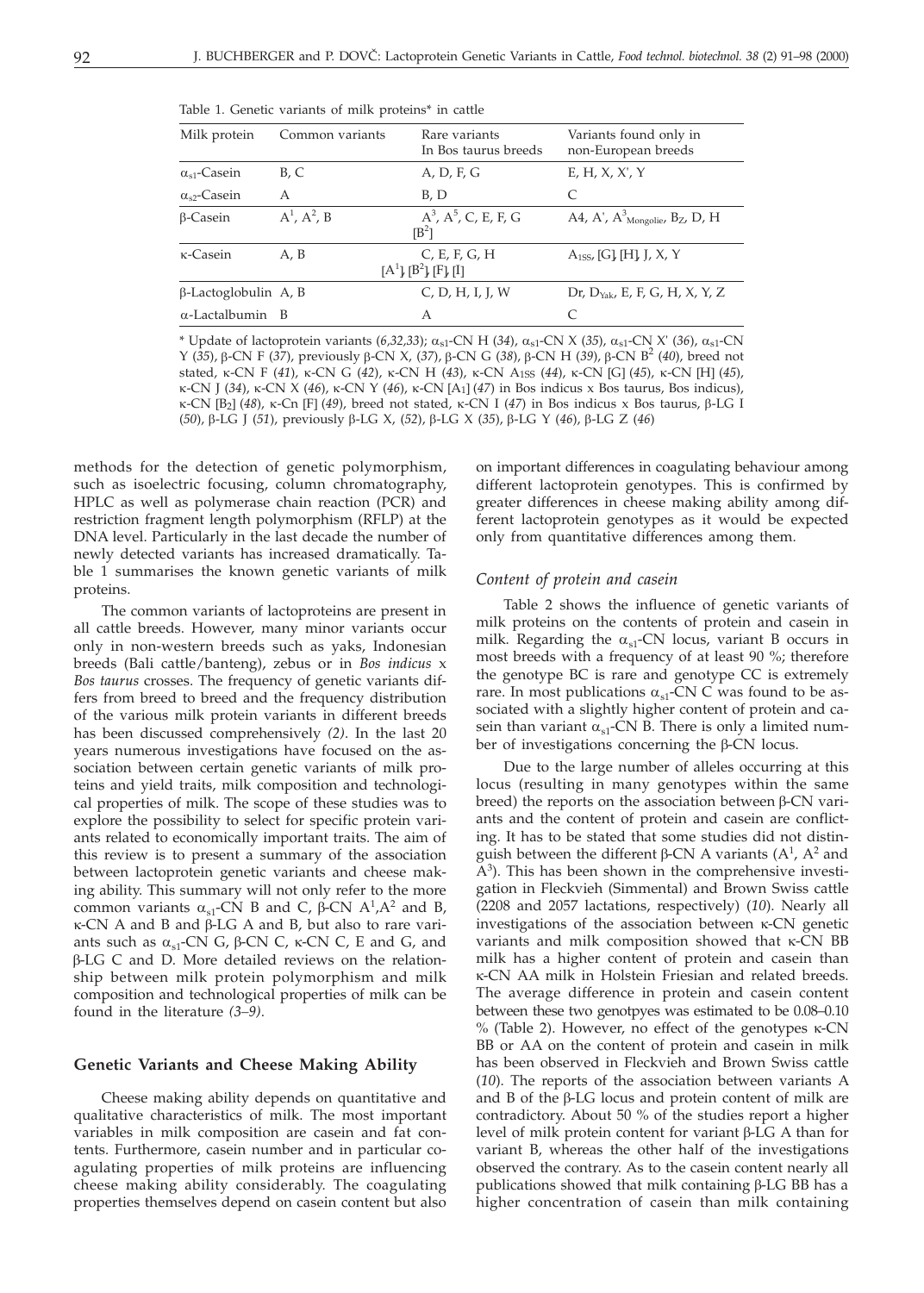| Locus/Component       | Order (tendency)<br>of genotypes                                 | Remarks/Literature                                                                                      |  |
|-----------------------|------------------------------------------------------------------|---------------------------------------------------------------------------------------------------------|--|
| $\alpha_{s1}$ -Casein |                                                                  |                                                                                                         |  |
| Protein content       | BC/CC > BB                                                       | $-(3,5-8)$<br>- Mostly no significance between genotypes                                                |  |
| Casein content        | BC/CC > BB                                                       | $-(3,5-8)$<br>- Mostly no significance between genotypes                                                |  |
| $\beta$ -Casein       |                                                                  |                                                                                                         |  |
| Protein content       |                                                                  | $-(3,5-8)$<br>- No distinct tendency between genotypes                                                  |  |
| Casein content        |                                                                  | $-$ (3,5–8)<br>- No distinct tendency between genotypes                                                 |  |
| $\kappa$ -Casein      |                                                                  |                                                                                                         |  |
| Protein content       | BB > AB > AA                                                     | in Holsteins:<br>$-(3-8)$<br>- Mostly significance between genotypes<br>- BB approx. 0.08-0.10 % > AA   |  |
|                       |                                                                  | in Simmental and Brown cattle:<br>- No distinct tendency between genotypes (10)                         |  |
| Casein content        | BB > AB > AA                                                     | in Holsteins:<br>$-(3-8)$<br>- Mostly significance between genotypes<br>$-$ BB approx. 0.05–0.08 % > AA |  |
|                       |                                                                  | in Simmental and Brown cattle:<br>- No distinct tendency between genotypes (10)                         |  |
| β-Lactoglobulin       |                                                                  |                                                                                                         |  |
| Protein content       |                                                                  | $-$ No distinct tendency between genotypes $(3-9)$                                                      |  |
| Casein content        | BB > AB > AA                                                     | $-(3-9)$<br>$-$ BB approx. 0.10 % > AA                                                                  |  |
|                       | BC>BB>AB<br>$BC > BB > AB > AD > BD > AA$ (12)<br>BD>BB>AD>AB>AA | (11)<br>(10)                                                                                            |  |

Table 2. Effect of genetic variants of milk proteins on the contents of protein and casein

 $\beta$ -LG AA (BB approx. 0.10 % > AA) (Table 2). The casein level of  $\beta$ -LG AB milk was usually found to be intermediate between the casein values of  $\beta$ -LG AA and BB. Milk with the genotype  $\beta$ -LG BC had an even higher casein content than  $\beta$ -LG BB milk (11,12), whereas higher content of casein for  $\beta$ -LG D compared to  $\beta$ -LG A (Table 2) was observed (*10,12*).

#### *Content of fat*

Milk fat globules are trapped during the formation of curd and therefore milk with higher fat content results in better cheese yield. There are many reports that relate genetic variants of the  $\alpha_{s1}$ -,  $\beta$ - and  $\kappa$ -CN locus to fat content. However, the results for the different genotypes of the 3 loci are very contradictory and therefore no clear conclusion can be drawn about the association of genotypes at these 3 loci with fat content. Regarding the variants of  $\beta$ -LG, most of the publications have shown that  $\beta$ -LG B favours a higher fat content than  $B$ -LG  $A$ .

#### *Casein number*

Casein number is defined as a ratio between the casein amount and total amount of proteins in milk, multiplied by 100. It is an important parameter for the cheese- -yielding capacity of milk. Few publications deal with

the relationships of the genotypes of the  $\alpha_{s1}$ - as well as the B-CN and the casein number and no distinct associations have been reported (Table 3). Similarly little information is available for  $\kappa$ -CN, but the majority of studies observed the decreasing order for casein number: BB > AB > AA. Numerous studies have been published on the association between  $\beta$ -LG genotypes and casein number. All publications have confirmed that the casein number decreases in the order BB > AB > AA and that milk containing  $\beta$ -LG BB has approximately 3 % (absolute) higher casein number than milk containing  $\beta$ -LG AA. The casein number can be calculated for different genotypes of  $\beta$ -LG from the values for protein and casein content in Fleckvieh breed (*10*) revealing the following order: BB > BD > AB/AD > AA. The casein number has been calculated from the protein and casein data  $(13,14)$  showing the similar casein number for  $\beta$ -LG genotypes BC and BB (*12*). The highest casein number among all investigated  $\beta$ -LG genotypes (Table 3) has been shown for  $\beta$ -LG genotype BC (12). The review of the impact of different  $CN$  loci and  $\beta$ -LG locus on the casein number has been already published (*15*).

#### *Coagulating properties*

Rennet clotting time, curd firming rate and curd firmness characterise the coagulating properties of milk.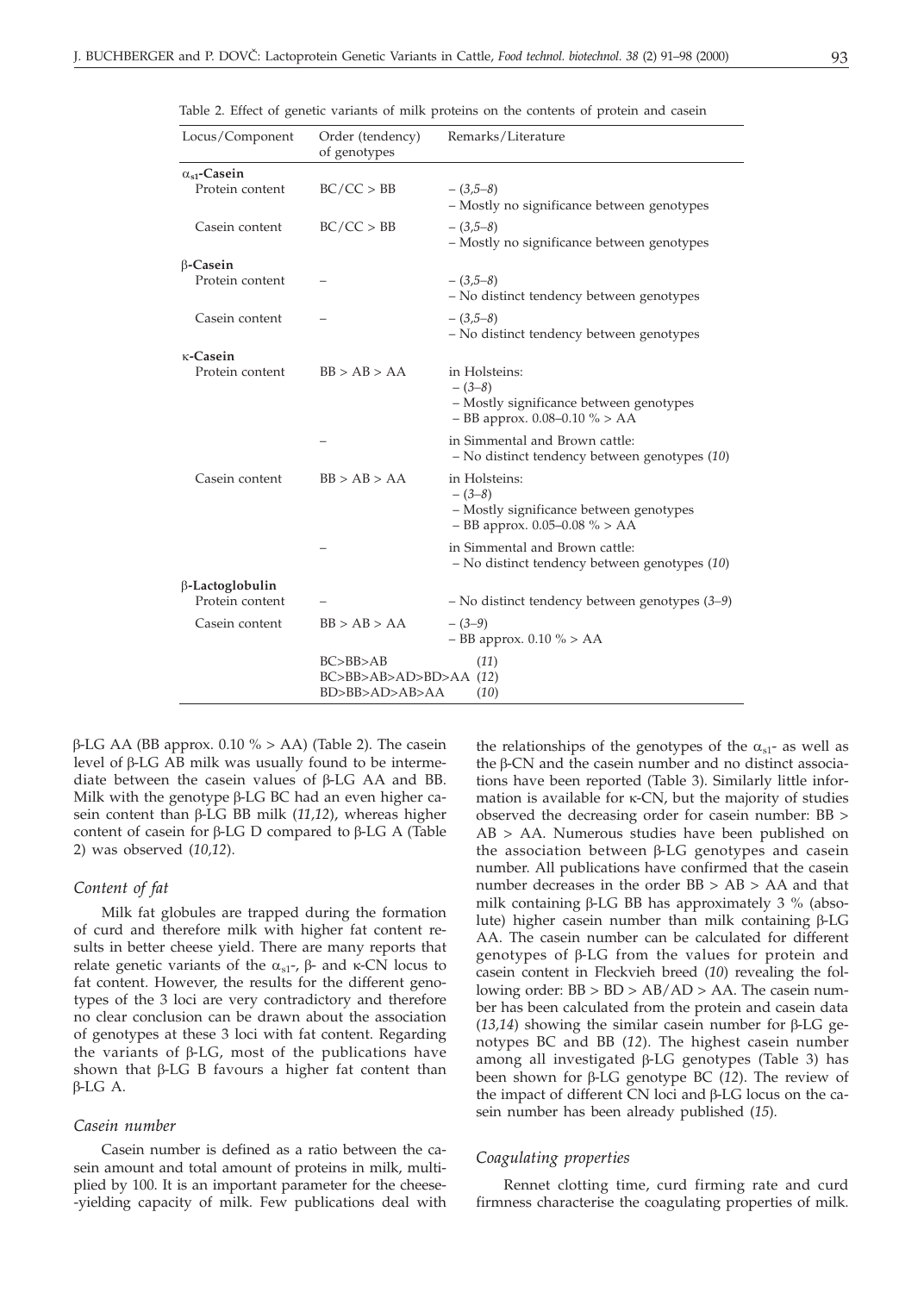Formagraph or kjelograph are most frequently used for the measurement of these parameters. Due to the high correlation between rennet clotting time and curd firming rate, only rennet clotting time and curd firmness are discussed. The first report on a relationship between coagulating properties of milk and genetic variants of milk proteins was published in 1967 (*16*). This association has been comprehensively investigated as shown in Tables 4 (rennet clotting time) and 5 (curd firmness). As it can be seen from Table 4, milk with the genotype  $\alpha_{s1}$ -CN CC or BC has a shorter rennet clotting time than milk with  $\alpha_{\rm{sl}}$ -CN BB genotype. Significantly shorter rennet clotting time for  $\alpha_{s1}$ -CN BG as compared to  $\alpha_{s1}$ -CN BB has been reported (*17*). All publications report that milk containing  $\beta$ -CN BB, has the shortest rennet clotting time among  $\beta$ -CN genotypes. The other genotypes of this locus seem to differ only slightly in their rennet clotting times with the exception of  $\beta$ -CN CC which has significantly shorter rennet clotting time than  $\beta$ -CN A<sup>1</sup>A<sup>1</sup> or  $A^1A^2$  or  $A^2A^2$  (18). The majority of published reports have dealt with the association between rennet clotting time and  $\kappa$ -CN A and B, respectively. With exception of one (for details see Lodes *et al*., 1995), in all other investigations has been observed that rennet clotting time increased in the order of  $\kappa$ -CN BB < AB < AA. In various reports, differences in the rennet clotting time between -CN BB and AA varied between 10 and 40 %, the average difference being approximately 20 % between these two genotypes. The variants  $\kappa$ -CN E, C and G seem to have a similar detrimental effect on rennet clotting time as  $\kappa$ -CN A (14,19–21) (Table 4). The reports on the relationship between  $\beta$ -LG variants and rennet clotting time are contradictory.

Concerning the association between genetic variants and curd firmness (Table 5),  $\alpha_{\rm{sl}}$ -CN BC produces a gel with higher firmness than milk containing  $\alpha_{s1}$ -CN BB. However, with the exception of  $\beta$ -CN CC, there seems to be no distinct differences between the values of curd firmness of the different genotypes of  $\beta$ -CN. Concerning the very conflicting results, the same seems to be true also for the  $\beta$ -CN BB genotype compared with the other  $\beta$ -CN genotypes. At standardised pH, a significantly weaker curd for  $\beta$ -CN CC compared with  $\beta$ -CN A<sup>1</sup>A<sup>1</sup>, A1A2 or A2A2 has been observed (*18*). All publications concerning  $\kappa$ -CN variants A and B report the decreasing order of curd firmness: BB > AB > AA. Milks with the  $\kappa$ -CN genotypes AE or EE (14,19,20) or  $\kappa$ -CN BG or AG (*21*) also show a weak gel firmness, whereas the reports on  $\kappa$ -CN BE, compared with  $\kappa$ -CN AB, are not consistent. Very interesting are the genotypes  $\kappa$ -CN AC and BC; as shown in Table 4, these genotypes had the worst rennet clotting times of all  $\kappa$ -CN genotypes (20). How-

Table 3. Effect of genetic variants of milk proteins on casein number

| Locus/Component       | Order (tendency)<br>of genotypes    | Remarks/Literature                                                                           |
|-----------------------|-------------------------------------|----------------------------------------------------------------------------------------------|
| $\alpha_{s1}$ -Casein |                                     | no influence of genotypes                                                                    |
| β-Casein              |                                     | no influence of genotypes                                                                    |
| κ-Casein              | BB > AB > AA                        | $-(3,4,6,7)$                                                                                 |
| β-Lactoglobulin       | BB > AB > AA                        | $-(3,4,6,7,15)$<br>$-$ BB approx. 3 % (absolute) > AA<br>- AB intermediate between BB and AA |
|                       | BC/BB>AB>AA<br>BB/BC>AB>AA          | $(13)$ cited in $(12)$<br>$(14)$ cited in $(12)$                                             |
|                       | BC>BD/BB>AB>AD>AA<br>BB>BD>AB/AD>AA | (12)<br>(10) calculated from Fleckvieh data                                                  |
|                       |                                     |                                                                                              |

Table 4. Effect of genetic variants of milk proteins on rennet clotting time

| Locus/Component        | Order of genotypes according to<br>the length of the rennet clotting time                                                                                             | Remarks/Literature                                                      |
|------------------------|-----------------------------------------------------------------------------------------------------------------------------------------------------------------------|-------------------------------------------------------------------------|
| $\alpha_{s1}$ . Casein | CC/BC < BB<br>BG < BB                                                                                                                                                 | $(3,5-8)$<br>(17)                                                       |
| β-Casein               | $BB < all$ other $\beta$ -casein phenotypes                                                                                                                           | $(3,5-8)$                                                               |
|                        | $BB < A1B < A2C < A2B < A1A1 < A1A2/A2A2$<br>$CC < A^{1}A^{1}/A^{1}A^{2}/A^{2}A^{2}$                                                                                  | (20)<br>(18)                                                            |
| $\kappa$ -Casein       | BB < AB < AA                                                                                                                                                          | $(3-8)$<br>$-$ BB approx. 20 % < AA                                     |
|                        | BB <ab<ae<ee<ae<aa<br>AB<be<aa ae<br="">AB &lt; A A &lt; AE<br/>BE<bb<ab<ae<aa<br><math>&lt;</math>BC<math>&lt;</math>AC</bb<ab<ae<aa<br></be<aa></ab<ae<ee<ae<aa<br> | (14)<br>(19) (Fleckvieh breed)<br>(19) (Schwarzfleckvieh breed)<br>(20) |
|                        | AB < B B < A A < B G < A G                                                                                                                                            | (21)                                                                    |
| $\beta$ -Lactoglobulin |                                                                                                                                                                       | contradictory reports $(3-9)$                                           |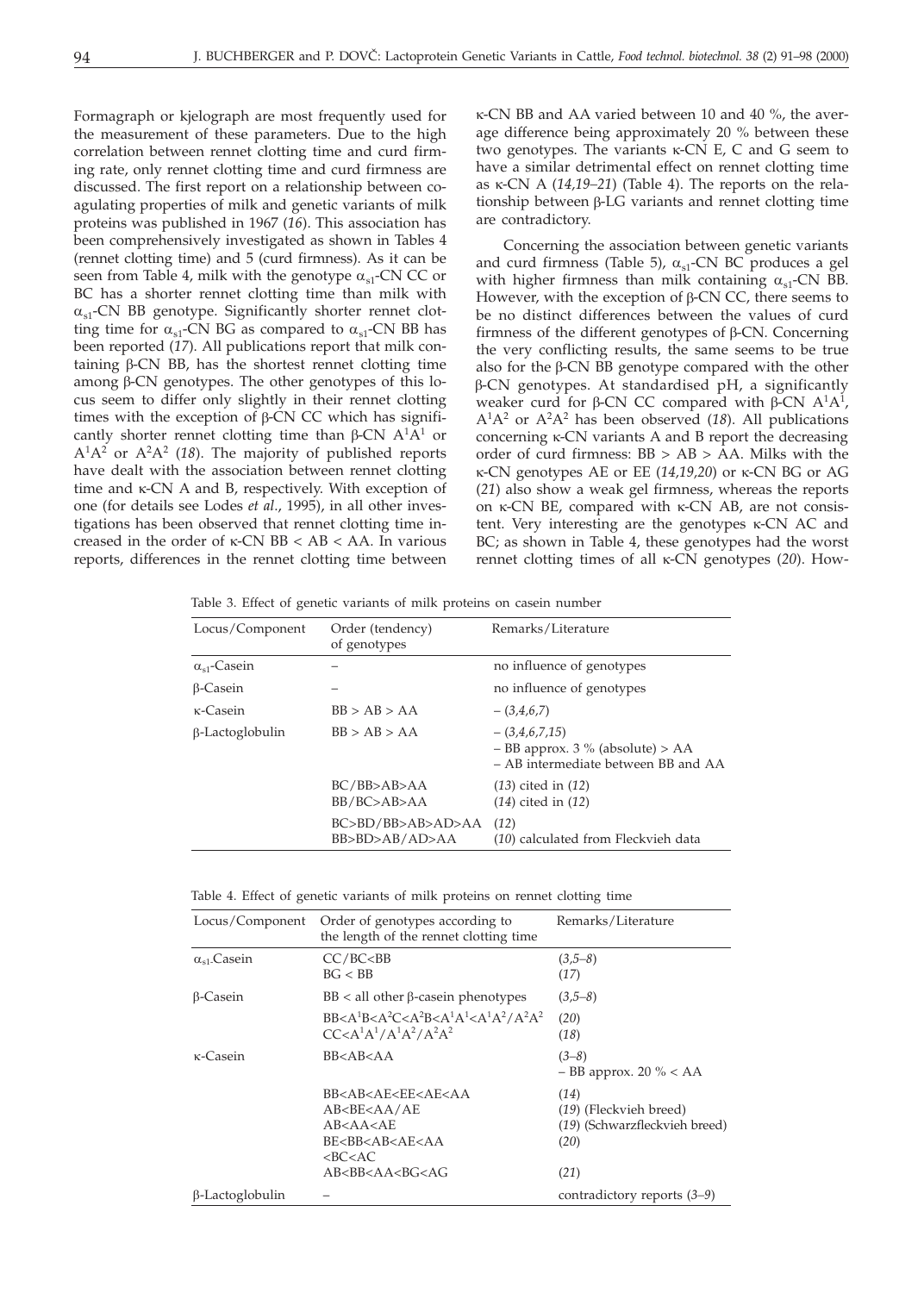| Locus/Component        | Order of genotypes<br>according to curd firmness                                                            | Remarks/Literature                                                                                                           |
|------------------------|-------------------------------------------------------------------------------------------------------------|------------------------------------------------------------------------------------------------------------------------------|
| $\alpha_{s1}$ -Casein  | BC > BB                                                                                                     | $(3,5-8)$                                                                                                                    |
| $\beta$ -Casein        | $CC < A^{1}A^{1}/A^{1}A^{2}/A^{2}A^{2*}$                                                                    | - no distinct tendencies between<br>genotypes $(3,5-8)$<br>(18)                                                              |
| κ-Casein               | BB>AB>AA                                                                                                    | $(3-8)$<br>$-$ BB approx. 50 % > AA                                                                                          |
|                        | BB>AB>BE>AA/EE/AE<br>BB>BE>AB>EE>AA/AE<br>BE>AB>AA>AE<br>AB>AA>AF<br>BB/BC>AC/AB>AA>BE>AE<br>BB>AB>AA>BG>AG | (14) (Holstein Friesian)<br>$(14)$ (Angler breed)<br>(19) (Fleckvieh breed)<br>(19) (Schwarzfleckvieh breed)<br>(20)<br>(21) |
| $\beta$ -Lactoglobulin |                                                                                                             | contradictory reports $(3-9)$                                                                                                |

Table 5. Effect of genetic variants of milk proteins on curd firmness

\* at standardized pH value

Table 6. Effect of genetic variants of  $\kappa$ -casein on cheese yield

| Cheese variety       | Approx. yield increase<br>$\kappa$ -casein BB > AA (%) | Literature   |
|----------------------|--------------------------------------------------------|--------------|
| Parmigiano-Reggiano  | 8.5                                                    | (22)         |
| Parmigiano-Reggiano  | 9.8                                                    | (53)         |
| Parmigiano-Reggiano  | 5.5                                                    | (53)         |
| Svecia               | $0.3 \text{ n.s.}^{1), 2)}$                            | (54)         |
| Cheddar              | 5                                                      | $(55)$ cited |
|                      |                                                        | in $(56)$    |
| Cheddar              | 4 ( $P<0.05$ )                                         | (27)         |
| Camembert            | 3 (P<0.05)                                             | (28)         |
| Cheddar              | AB sig. > $AA^{3}$                                     | (57)         |
| Cheddar              | 3                                                      | $(58)$ cited |
|                      |                                                        | in $(56)$    |
| Cheddar              | 6.2 ( $P<0.01$ )                                       | (8)          |
| Cheddar              | 6.1 $(P<0.01)$                                         | (59)         |
| Cheddar              | $BB > AA^{3}$                                          | (60)         |
| Cheddar              | 5.5                                                    | (61)         |
| part-skim Mozzarella | 5.5 $(P<0.05)$                                         | (62)         |

<sup>1)</sup>  $AB + BB$  *vs.* AA<br><sup>2)</sup> n.s. = not significant

 $^{3)}$  no exact value listed

ever, as shown in Table 5, milks with  $\kappa$ -CN BC or AC show a curd firmness which is nearly as good as that of milk with  $\kappa$ -CN BB (20). The reports on curd firmness of the different  $\beta$ -LG genotypes are also conflicting.

#### *Cheese yield*

Because of its economic significance, the cheese yield is the most important trait influenced by cheese making ability. In general, it is difficult to compare different experiments dealing with cheese yield because of different protein and fat content in the raw milk, different experimental scales and conditions applied and differences in statistical evaluation of the experiments. The first report on the relationship between cheese yield and  $\kappa$ -CN AA and  $\kappa$ -CN BB, respectively, was published in 1976 (22). They observed that milk containing  $\kappa$ -CN BB showed 8.5 % higher cheese yield than  $\kappa$ -CN AA milk when producing Parmigiano-Reggiano cheese. Table 6

Table 7. Effect of genetic variants of  $\beta$ -casein on cheese yield

| Cheese variety | Approx. yield increase<br>(compared genotypes) | $($ %)                | Lit. |
|----------------|------------------------------------------------|-----------------------|------|
| Cheddar        | $A^{1}A^{1} > A^{1}A^{2}$                      | 4.5 $(P<0.05)^*$ (27) |      |
| Beaufort       | $A^{1}A^{1}/A^{1}A^{2}/A^{2}A^{2} > CC$        | 15 $(P<0.001)$ (18)   |      |

\* calculated from »adjusted yield« data

Table 8. Effect of genetic variants of  $\beta$ -lactoglobulin on cheese yield

| Cheese variety                          | Approx. yield increase<br>$\beta$ -lactoglobulin BB>AA (%)         | Literature                   |
|-----------------------------------------|--------------------------------------------------------------------|------------------------------|
| Parmigiano-<br>-Reggiano                | 2.6                                                                | (63)                         |
| Svecia<br>Cheddar<br>Cheddar<br>Cheddar | $3.5$ (P<0.05)<br>$2.4$ (P<0.01)<br>7.9 ( $P<0.05$ )<br>up to $10$ | (54)<br>(64)<br>(65)<br>(66) |

summarises the reports on the association between cheese yield and  $\kappa$ -CN A and B, respectively. According to Table 6, all investigations report higher cheese yields (ranging from 0.3 to 9.8 %) in favour of  $\kappa$ -Cn BB genotype. In two experiments with Gouda cheese production, a slightly higher conversion of total nitrogen of milk into cheese nitrogen was observed for  $\kappa$ -CN BB compared to  $\kappa$ -CN AA (23). During the production of Tilsit type cheeese, 2.7 % higher protein conversion in K-CN BB milk compared to K-CN AA milk was observed (*24*). Erhardt *et al.* (*25*) investigated cheese yield of milks with high (25.8 %) and low (9.7 %)  $\kappa$ -CN content for butter cheese production under industrial conditions and found 2.3 % higher cheese yield in the group with higher  $\kappa$ -CN content. In contrast to the results in Table 6, the experiments with Cheddar cheese showed a higher cheese yield for milk with  $\kappa$ -CN AA than for -CN BB milk (*26*). This result might have been due to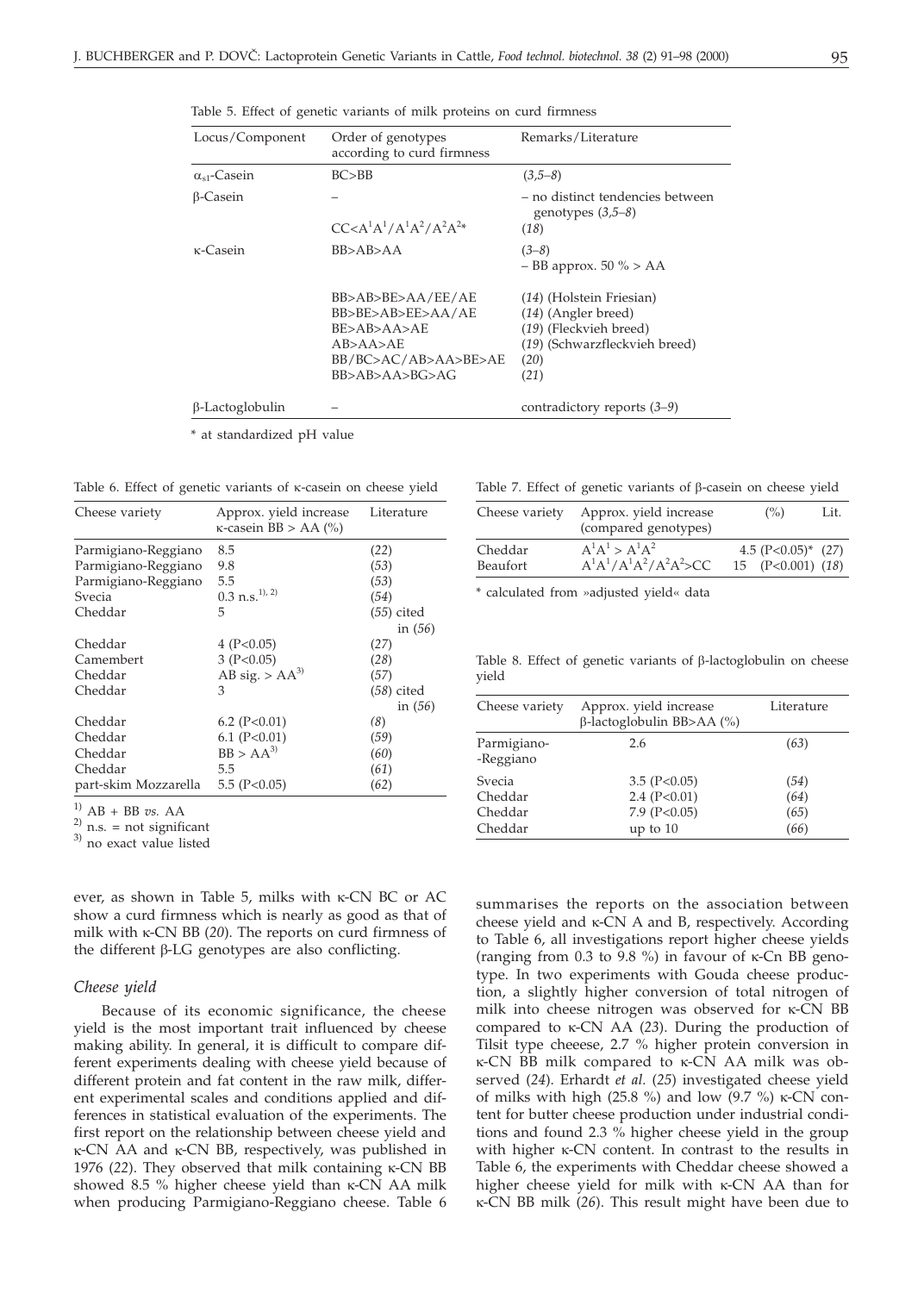| Advantageous              | Variable                                                                                      | Frequency <sup>1)</sup>            |                                      |                             |                      |
|---------------------------|-----------------------------------------------------------------------------------------------|------------------------------------|--------------------------------------|-----------------------------|----------------------|
| Genotype                  |                                                                                               | Breed                              |                                      |                             |                      |
|                           |                                                                                               | Holstein<br>Friesian <sup>2)</sup> | Simmental/<br>Fleckvieh <sup>3</sup> | Brown<br>Swiss <sup>4</sup> | Jersey <sup>5)</sup> |
| κ-Casein BB               | Protein content<br>Casein content<br>Rennet coagulation time<br>Curd firmness<br>Cheese yield | $2 - 3$                            | $5 - 10$                             | $24 - 35$                   | $31 - 40$            |
| <b>B-Casein BB</b>        | Rennet coagulation time                                                                       | < 1                                | < 1                                  | $3 - 4$                     | $8 - 10$             |
| $\beta$ -Lactoglobulin BB | Fat content<br>Casein number<br>Cheese yield                                                  | $32 - 37$                          | $20 - 25$                            | $24 - 35$                   | $25 - 41$            |

Table 9. % Frequency of genotypes in different breeds, advantageous for certain variables of cheese making ability

 $^{1)}$  only publications between 1989 and 1999 were regarded

2) *67–69,14,70,71*

3) *72,70,19,71*

4) *72,70,19,73*

5) *69,70,71*

the very low protein content of the processed  $\kappa$ -CN BB milk.

There are only two reports concerning  $\beta$ -CN variants and cheese yield (Table 7). The  $\beta$ -CN genotype  $A^1A^1$ was with 4.5 % higher cheese yield significantly better than genotype  $A^{1}A^{2}$  (27). In addition, the yield of cheese from cows with  $\beta$ -CN  $A<sup>1</sup>A<sup>1</sup>$ ,  $A<sup>1</sup>A<sup>2</sup>$  or  $A<sup>2</sup>A<sup>2</sup>$  was 15 % higher  $(18)$  than that of milks with genotype  $\beta$ -CN CC (P  $< 0.001$ ).

Reports on the association between  $\beta$ -LG A and B with cheese yield are summarized in Table 8. Higher yields were associated with  $\beta$ -LG BB as opposed to  $\beta$ -LG AA milks (ranging from 2.4–10 %) in all listed publications. However, no influence of the  $\beta$ -LG genotype on cheese yield was observed in the study of Marziali and Ng-Kwai-Hang (*27*). The total nitrogen retention in the curd from milk containing  $\beta$ -LG BB was 76.41 % *vs*. 73.51 % in β-LG AA milk (28). In two trials with Gouda cheese (*23*), and as can be derived from the published data in this paper, conversion of milk nitrogen into cheese nitrogen was approximately 3 % and 2.7 % for  $\beta$ -LG BB and β-LG AA, respectively.

### *Concluding remarks*

Table 9 summarises the literature results with emphasis on those genotypes, which have been consistently found to be advantageous for certain traits related to cheese making ability. It can be inferred that the most interesting genotypes are  $\kappa$ -CN BB and  $\beta$ -LG BB. The -CN genotype BB is only consistently related to a short rennet clotting time. Table 9 also shows the frequency of the advantageous genotypes in different known dairy breeds. However, there are many more genotypes (than those listed in Table 9) of the different CN loci and of the  $\beta$ -Lg locus, which have been investigated in order to estimate their cheese making ability. In many cases results from different studies are not comparable or even conflicting for the following reasons: population size, breed(s) of investigated animals, frequency of genotypes under consideration, methods of measuring traits (test

day or lactation data), and most importantly, the method of statistical analysis (adjustment for factors influencing the measured traits such as, the age of cows, season, stage of lactation, health status etc.) (*6*). In some cases the reason for contradictory results on the association between certain genotype and particular trait might be the fact that observed association is not due to the effect of a single allele, but to the effect of linked alleles (haplotype). In most cases in the literature and also in this paper only the effects of single alleles were discussed. Due to the close linkage between casein genes, it is important to investigate more extensively the effects of haplotypes on production traits and processing ability of milk. At present only little information is available about the associations between haplotypes, milk composition (*10,29–32*) and casein number (*29*). The relationship between haplotypes and coagulating properties of milk (*30*), and association between haplotypes and cheese yield (*29,30*) has been studied. Due to the conflicting results of haplotype comparisons further discussion and analysis of experimental designs will be omitted.

At present, discussion among breeders is going on whether they should select for  $\kappa$ -CN B and  $\beta$ -LG B. The most appropriate breeding strategy (direct selection for k-CN B, selection index or breeding for favourable haplotypes) is under discussion as well (*33*).

#### **References**

- *1.* R. Aschaffenburg, J. Drewry, *Nature, 180* (1957) 376.
- *2.* J. Buchberger, *Bull. Int. Dairy Fed. 304* (1995) 5.
- *3.* F. Grosclaude, *INRA Production Animale, 1* (1988) 5.
- *4.* P. Mariani, M. Pecorari, *Scienza e Tecnica Lattiero-Casearia, 42* (1991) 255.
- *5.* E. Jakob, Z. Puhan, *Int. Dairy J. 2* (1992) 157.
- *6.* K. F. Ng-Kwai-Hang, F. Grosclaude: Genetic polymorphism of milk proteins. In: *Advanced Dairy Chemistry, Vol. 1,* P. F. Fox (Ed.), Elsevier, London (1992) pp. 405–455.
- *7.* E. Jakob, *Bull. Int. Dairy Fed. 298* (1994) 17.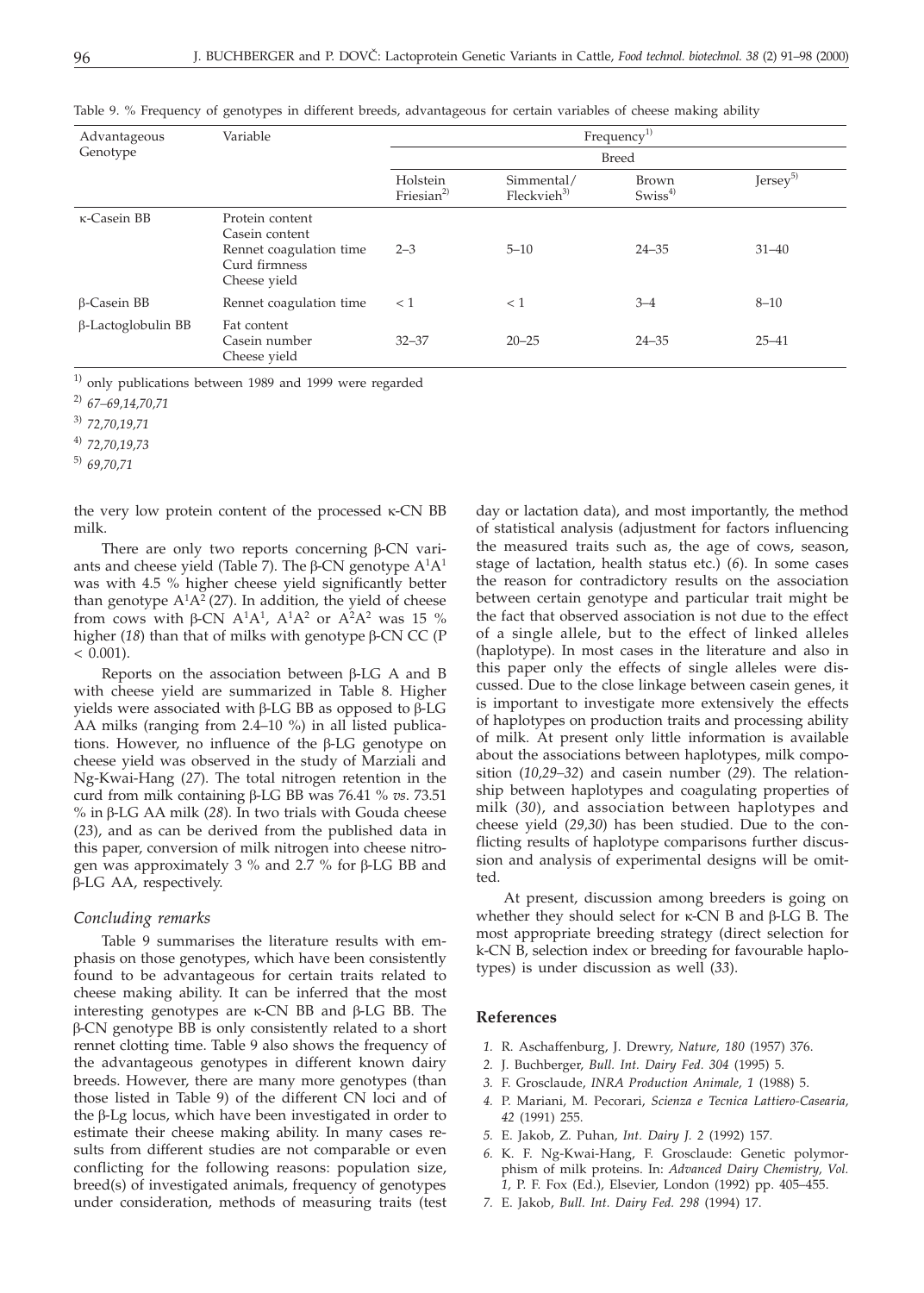- *8.* R.-J. Fitzgerald: Exploitation of Casein Variants. In: *Milk Composition, Production and Biotechnology,* R. A. S. Welsh *et al.* (Eds.), Wallingford, U.K. (1995) pp. 153–171.
- *9.* J. P. Hill, W. C. Thresher, M. J. Boland, L. K. Creamer, S. G. Anema, G. Manderson, D. E. Otter, G. R. Paterson, R. Lowe, R. G. Burr, R. L. Motion, A. Winkelman, B. Wickham: The Polymorphism of the Milk Protein  $\beta$ -lactoglobulin. In: *Milk Composition, Production and Biotechnology,* R. A. S. Welsh *et al.* (Eds.), Wallingford, UK (1997) pp. 173–213.
- *10.* R. Graml, J. Buchberger, H. Klostermeyer, F. Pirchner, *Zeitschrift für Tierzüchtung und Züchtungsbiologie, 102* (1985) 355.
- *11.* K. Oloffs, H. Schulte-Coerne, K. Papst, H. O. Gravert, *Züchtungskunde, 64* (1992) 20.
- *12.* A. Lodes, J. Buchberger, I. Krause, J. Aumann, H. Klostermeyer, *Milchwissenschaft, 52 (*1997) 3.
- *13.* D. M. McLean, E. R. B. Graham, R. W. Ponzoni, H. A. Mc-Kenzie, *J. Dairy Res. 51* (1984) 531.
- *14.* K. Oloffs: *Genetische Grundlagen der Käsereitauglichkeit von Rohmilch. Ph. D. Thesis*, Christian-Albrechts-Universität, Kiel (1991).
- *15.* W. Reichardt, E. Gernand, *Lebensm*. *Milchwirtschaft, 117* (1996) 538.
- *16.* J. W. Sherbon, R. A. Ledford, J. Regenstein, M. P. Thompson, *J. Dairy Sci. 50* (1967) 951.
- *17.* G. Sala, I. de Noni, M. A. Pagani, P. Mariani, A. Rando, *Scienza e Tecnica Lattiero-Casearia, 46* (1995) 290.
- *18.* A. Delacroix-Buchet, C. Marie, *Lait, 74* (1994) 343.
- *19.* E. Jakob: *Beziehungen zwischen dem genetischen Polymorphismus der Milchproteine und der Labfähigkeit von Milch, Ph. D. Thesis*, ETH Zürich, No. 10224 (1993).
- *20.* A. Lodes, J. Buchberger, I. Krause, J. Aumann, H. Klostermeyer, *Milchwissenschaft, 51* (1996) 543.
- *21.* G. Erhardt, E. M. Prinzenberg, J. Buchberger, H. Krick-Saleck, I. Krause, M. Miller: *Milk Protein Polymorphism. International Dairy Federation, S. I. 9702*, Brussels (1997) pp. 328–329.
- *22.* P. Mariani, G. Losi, V. Russo, G. B. Castagnetti, L. Grazia, D. Morini, E. Fossa, *Scienza e Tecnica Lattiero-Casearia, 27* (1976) 208.
- *23.* G. Van den Berg, J. T. M. Escher, P. J. de Koning, H. Bovenhuis, *Neth. Milk Dairy J. 46* (1992) 145.
- *24.* K. Papst, *Kieler Milchwirtschaftliche Forschungsberichte, 46*  $(1994)$ <sub>263</sub>.
- *25.* G. Erhardt, A. Munscher, R. Beuing, R. Grandke, A. Renz- -Schauen, *47th Annual Meeting of the EAAP,* Lillehammer (1996), p. 44.
- *26.* R. Bremel, J. Lewandowski, M. Johnson, C. Chen, A. Dikkeboom, B. Tricomi, J. Jaeggi, M. Zimbric: *Cheese Making Properties of Milk from Cows of Different Genotype*, Center of Dairy Research, Annual Report, Wisconsin (1997) pp. 75–77.
- *27.* A. S. Marziali, K. F. Ng-Kwai-Hang, *J. Dairy Sci. 69* (1986) 1193.
- *28.* V. Rahali, J. L. Menard, *Lait, 71* (1991) 275.
- *29.* H. K. Mayer, M. Ortner, E. Tschager, W. Ginzinger, *Int. Dairy J. 7* (1997) 305.
- *30.* V. Nuyts-Petit, A. Delacroix-Buchet, L. Vassal, *Lait, 77* (1997) 625.
- *31.* M. Ojala, T. R. Famula, J. F. Medrano, *J. Dairy Sci. 80* (1997) 1776.
- *32.* A. Lodes: *Beziehungen zwischen Zusammensetzung und Labgerinnungseigenschaften der Milch und genetischen Varianten der Milchproteine, Ph. D. Thesis*, Technische Universität München (1995).
- *33.* M. H. Braunschweig: *Associations between Casein Haplotypes and Milk Traits of Braunvieh and Fleckvieh, Ph. D. Thesis*, ETH Zürich, No. 12731 (1998).
- *34.* M.-F. Mahé, G. Miranda, R. Queval, A. Bado, P. S. Zafindrajaona, F. Grosclaude, *Genet. Sel. Evol. 31* (1999) 239.
- *35.* Y. Kawamoto, T. Namikawa, A. Adachi, T. Amano, T. Shotake, T. Nishida, Y. Hayashi, B. Kattel, H. B. Rajubhandary, *Anim. Sci. Technol. 63* (1992) 563.
- *36.* Y. Kawamoto, A. Hongo, T. Inamura, H. R. Shrestha, *Anim. Sci. Technol. 67* (1996) 374.
- *37.* S. Visser, C. J. Slangen, F. M. Langenwerf, W. D. van Dongen, J. Haverkamp, *J. Chromatogr. 711* (1995) 141.
- *38.* C. Dong, K. F. Ng-Kwai-Hang, *Int. Dairy Sci. 8* (1998) 967.
- *39.* S. K. Han, Y. C. Shin, *Anim. Genet. 27, Suppl. 2* (1996) 91.
- *40.* L. K. Creamer, B. C. Richardson, *New Zeal. Dairy Sci. Technol. 10* (1975) 170.
- *41.* T. Ikonen, O. Ruottinen, G. Erhardt, M. Ojala, *Anim. Genet. 27* (1996) 179.
- *42.* G. Erhardt, *Anim. Genet. 27* (1997) 105.
- *43.* E.-M. Prinzenberg, G. Erhardt, *Anim. Genet. 29, Suppl. 1* (1998) 11.
- *44.* E.-M. Prinzenberg, G. Erhardt, *Anim. Genet. 30* (1999) 164.
- *45.* G. E. Sulimova, Y. N. Badarueva, I. G. Udina, *Genetika, 32* (1996) 1576.
- *46.* Y. Kawamoto, T. Namikawa, T. Amano, T. Hashiguchi, F. Yang, A. Liu, W. Xu, L. Shi, *Anim. Sci. Technol. 65* (1994) 911.
- *47.* E.-M. Prinzenberg, I. Krause, G. Erhardt, *Anim. Biotechnol. 10* (1999) 49.
- *48.* S. I. Gorodetski, A. S. Kaledin, *Genetika, 23* (1987) 596.
- *49.* G. E. Sulimova, S. S. Sokolova, O. P. Semikozova, L. M. Nguet, E. M. Berberov, *Tsitologia i Genetica, 26* (1992) 18.
- *50.* G. Erhardt, J. Juszczak, L. Panicke, H. Krick-Saleck, *J. Anim. Breed. Genet. 115* (1998) 67.
- *51.* J. Godovac-Zimmermann, I. Krause, M. Baranyi, F. S. Fischer-Frühholz, J. Juszczak, G. Erhardt, J. Buchberger, H. Klostermeyer, *J. Prot. Chem. 15* (1993) 743.
- *52.* M. Baranyi, Zs. Bösze, J. Buchberger, I. Krause, *J. Dairy Sci. 76* (1993) 630.
- *53.* D. Morini, G. Losi, G. B. Castagnetti, P. Mariani, *Scienza e Tecnica Latterio-Casearia, 30* (1979) 243.
- *54.* J. Schaar, B. Hansson, H. E. Pettersson, *J. Dairy Res. 52* (1985) 429.
- *55.* E. R. B. Graham, D. M. McLean, P. Zviedrans, *A. XXII International Dairy Congress*, The Hague (1986) p. 86.
- *56.* R. J. Fitzgerald, J. P. Hill: The Relationship Between Milk Protein Polymorphism and the Manufacture and Functionality of Dairy Products. In: *Milk Protein Polymorphism, International Dairy Federation, S. I. 9702,* Brussels (1997) pp. 355–371.
- *57.* S. Vink, P. S. Tong, N. Y. Farkye, G. I. Imafidon, J. F. Medrano, *J. Dairy Sci. 75, Suppl. 1* (1992) 123.
- *58.* J. M. Banks, D. S. Horne, D. D. Muir, *International Dairy Congress,* Melbourne, Australia (1994) p. 243.
- *59.* C. D. Walsh, T. Guinee, D. Harrington, R. Mehra, J. Murphy, J. F. Connolly, R. J. Fitzgerald, *Milchwissenschaft, 50* (1995) 492.
- *60.* D. S. Horne, J. M. Banks, D. D. Muir: Genetic Polymorphism of Milk Proteins: Understanding the Technological Effects. In: *Hannah Research Institute Yearbook* (1996) pp. 70–78.
- *61.* C. D. Walsh, T. P. Guinee, W. D. Reville, D. Harrington, J. J. Murphy, B. T. O'Kennedy, R. J. Fitzgerald, *Int. Dairy J. 8* (1998) 707.